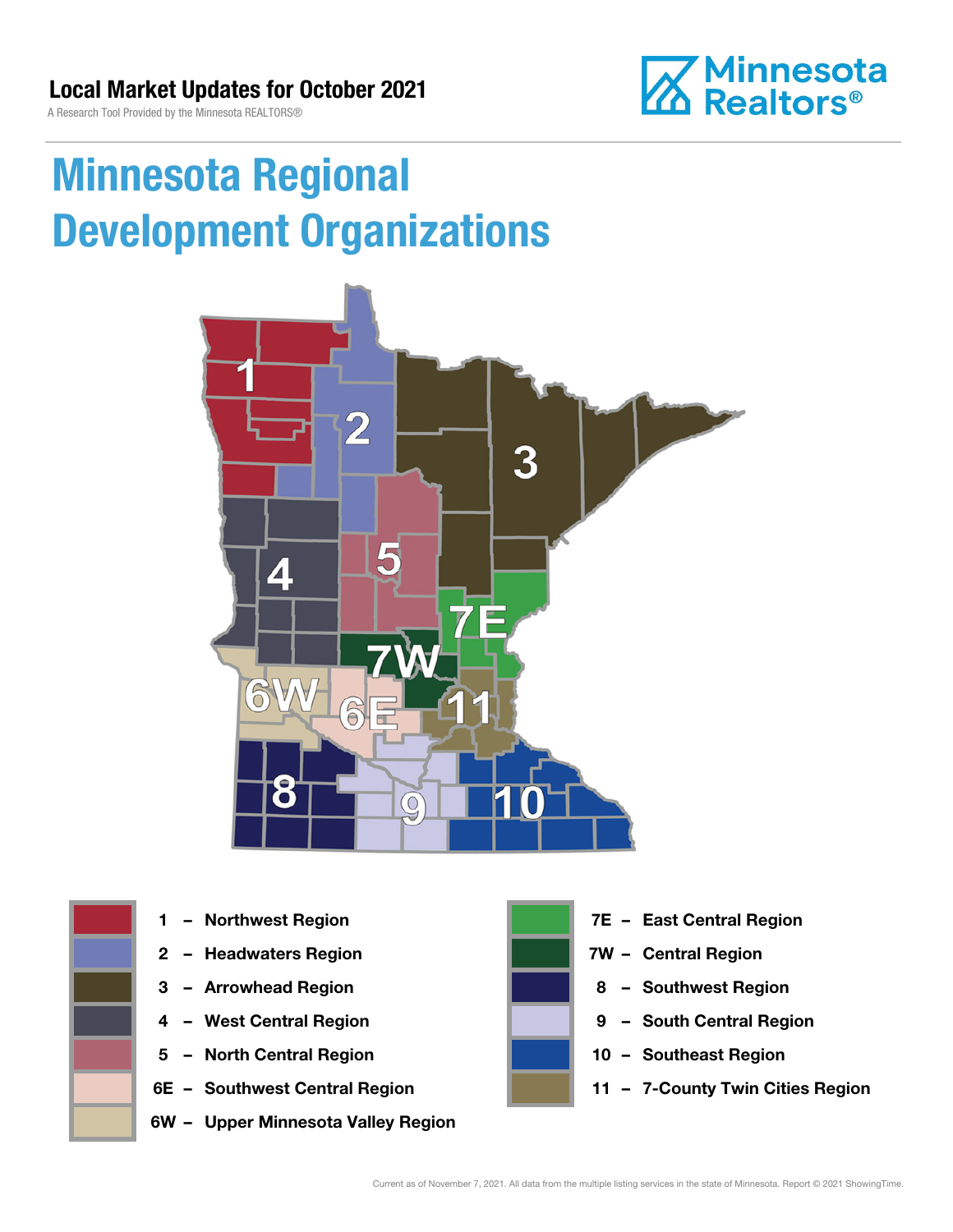A Research Tool Provided by the Minnesota REALTORS®



## 1 – Northwest Region

|                                          | <b>October</b> |           |                | <b>Year to Date</b> |                     |                          |
|------------------------------------------|----------------|-----------|----------------|---------------------|---------------------|--------------------------|
| <b>Key Metrics</b>                       | 2020           | 2021      | Percent Change | <b>Thru 10-2020</b> | <b>Thru 10-2021</b> | Percent Change           |
| <b>New Listings</b>                      | 57             | 42        | $-26.3%$       | 549                 | 492                 | $-10.4%$                 |
| <b>Pending Sales</b>                     | 42             | 44        | $+4.8%$        | 456                 | 478                 | $+4.8%$                  |
| <b>Closed Sales</b>                      | 49             | 51        | $+4.1%$        | 416                 | 469                 | $+12.7%$                 |
| Median Sales Price*                      | \$152,000      | \$153,000 | $+0.7%$        | \$134,000           | \$157,350           | $+17.4%$                 |
| Percent of Original List Price Received* | 93.0%          | 95.8%     | $+3.0%$        | 92.3%               | 95.9%               | $+3.9%$                  |
| Days on Market Until Sale                | 85             | 50        | $-41.2%$       | 99                  | 65                  | $-34.3%$                 |
| Months Supply of Inventory               | 4.1            | 2.0       | - 51.2%        | $- -$               | --                  | $\overline{\phantom{m}}$ |

\* Does not account for sale concessions and/or down payment assistance. Note: Activity for one month can sometimes look extreme due to small sample size.



#### **Historical Median Sales Price** Rolling 12-Month Calculation

\$350,000



Statewide —

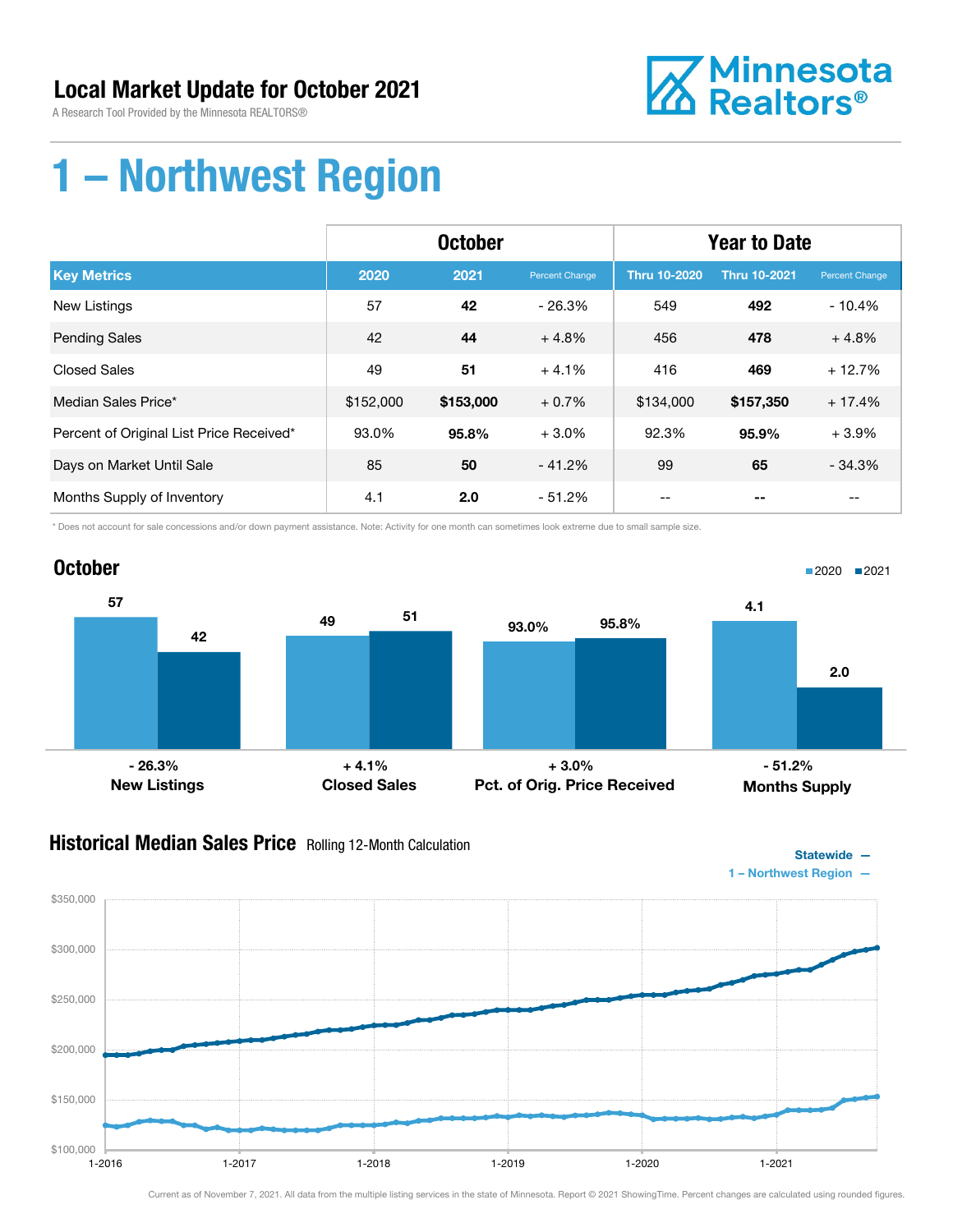A Research Tool Provided by the Minnesota REALTORS®

**October** 



## 2 – Headwaters Region

|                                          | <b>October</b> |           |                | <b>Year to Date</b> |                     |                |
|------------------------------------------|----------------|-----------|----------------|---------------------|---------------------|----------------|
| <b>Key Metrics</b>                       | 2020           | 2021      | Percent Change | <b>Thru 10-2020</b> | <b>Thru 10-2021</b> | Percent Change |
| <b>New Listings</b>                      | 82             | 88        | $+7.3%$        | 1,277               | 1,259               | $-1.4%$        |
| <b>Pending Sales</b>                     | 111            | 101       | $-9.0\%$       | 1,120               | 1,077               | $-3.8%$        |
| <b>Closed Sales</b>                      | 124            | 132       | $+6.5%$        | 1,013               | 1,033               | $+2.0%$        |
| Median Sales Price*                      | \$206,750      | \$256,950 | $+24.3%$       | \$194,350           | \$227,500           | $+17.1%$       |
| Percent of Original List Price Received* | 96.3%          | 98.0%     | $+1.8%$        | 95.5%               | 98.3%               | $+2.9%$        |
| Days on Market Until Sale                | 70             | 34        | $-51.4%$       | 73                  | 43                  | $-41.1%$       |
| Months Supply of Inventory               | 2.4            | 2.1       | $-12.5%$       |                     |                     |                |

\* Does not account for sale concessions and/or down payment assistance. Note: Activity for one month can sometimes look extreme due to small sample size.

#### 82 124 88 132 New Listings Closed Sales 96.3% 98.0% Pct. of Orig. Price Received 2.4 2.1 Months Supply  $+ 7.3\%$  - 12.5% + 6.5% + 1.8% + 1.8% + 1.8% + 1.8%

#### **Historical Median Sales Price** Rolling 12-Month Calculation



■2020 2021

Statewide —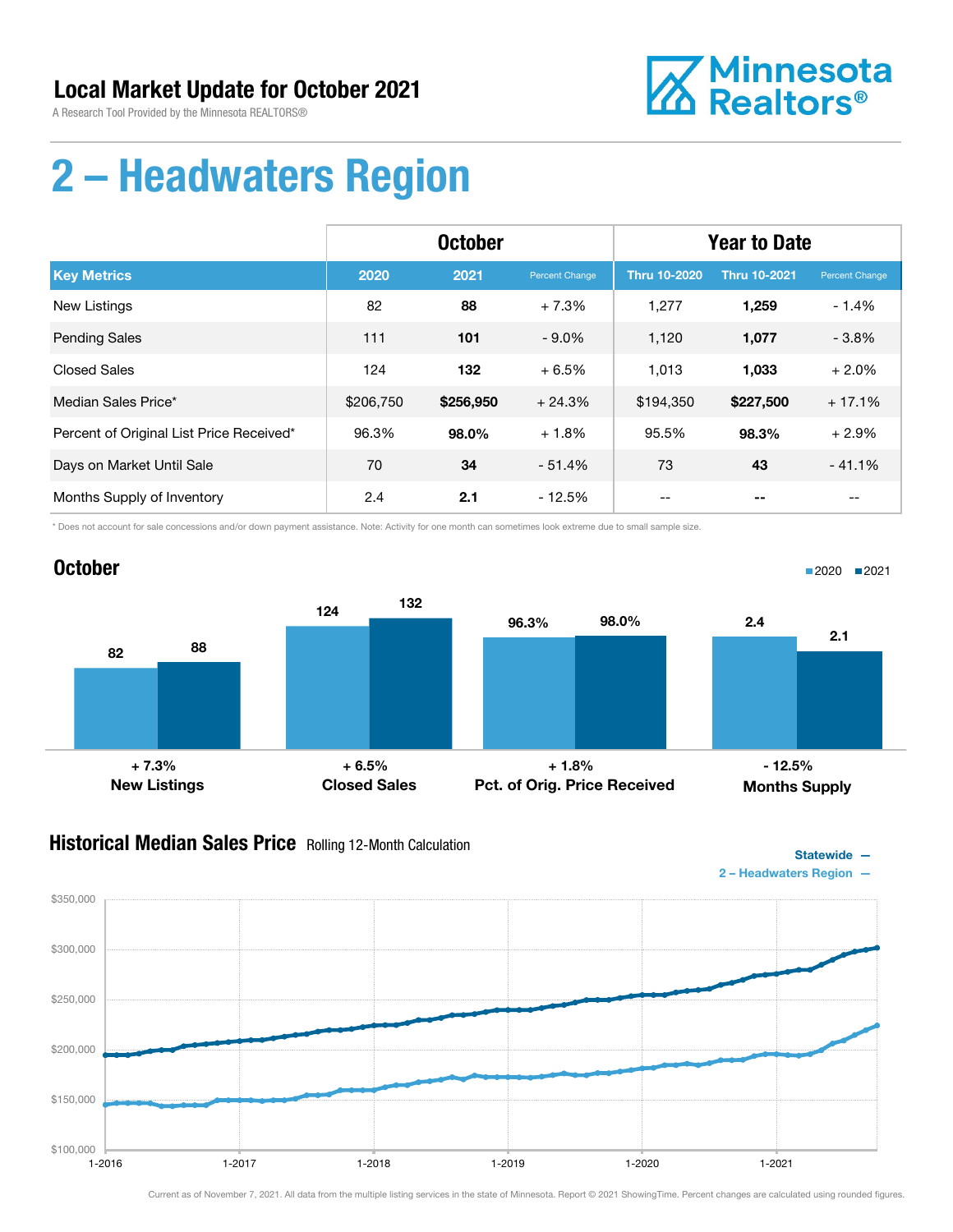A Research Tool Provided by the Minnesota REALTORS®



## 3 – Arrowhead Region

|                                          | <b>October</b> |           |                | <b>Year to Date</b> |                     |                |
|------------------------------------------|----------------|-----------|----------------|---------------------|---------------------|----------------|
| <b>Key Metrics</b>                       | 2020           | 2021      | Percent Change | <b>Thru 10-2020</b> | <b>Thru 10-2021</b> | Percent Change |
| New Listings                             | 431            | 412       | $-4.4%$        | 5,598               | 5,312               | $-5.1%$        |
| <b>Pending Sales</b>                     | 514            | 417       | $-18.9%$       | 5,077               | 4,732               | $-6.8%$        |
| <b>Closed Sales</b>                      | 685            | 524       | $-23.5%$       | 4.618               | 4,550               | $-1.5%$        |
| Median Sales Price*                      | \$205,000      | \$215,000 | $+4.9%$        | \$186,000           | \$207,900           | $+11.8%$       |
| Percent of Original List Price Received* | 96.0%          | 97.9%     | $+2.0%$        | 95.2%               | 98.6%               | $+3.6%$        |
| Days on Market Until Sale                | 75             | 38        | $-49.3%$       | 79                  | 49                  | $-38.0%$       |
| Months Supply of Inventory               | 2.8            | 2.1       | - 25.0%        |                     |                     |                |

\* Does not account for sale concessions and/or down payment assistance. Note: Activity for one month can sometimes look extreme due to small sample size.



#### **Historical Median Sales Price** Rolling 12-Month Calculation



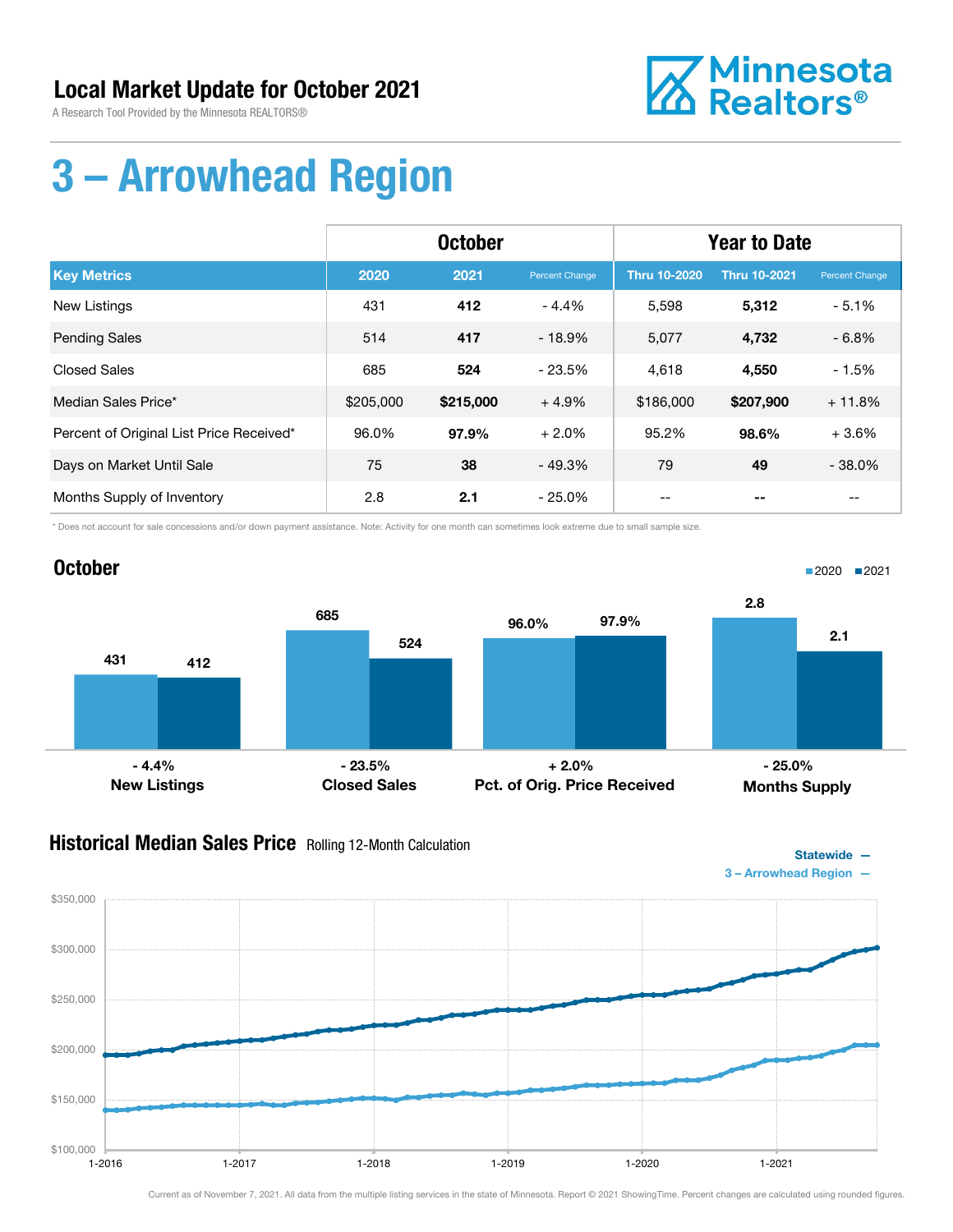A Research Tool Provided by the Minnesota REALTORS®



Statewide —

# 4 – West Central Region

|                                          | <b>October</b> |           |                | <b>Year to Date</b> |                     |                       |
|------------------------------------------|----------------|-----------|----------------|---------------------|---------------------|-----------------------|
| <b>Key Metrics</b>                       | 2020           | 2021      | Percent Change | <b>Thru 10-2020</b> | <b>Thru 10-2021</b> | <b>Percent Change</b> |
| New Listings                             | 222            | 186       | $-16.2%$       | 3,119               | 2,731               | $-12.4%$              |
| <b>Pending Sales</b>                     | 221            | 226       | $+2.3%$        | 2,669               | 2,483               | $-7.0%$               |
| <b>Closed Sales</b>                      | 330            | 285       | $-13.6%$       | 2,446               | 2,346               | $-4.1%$               |
| Median Sales Price*                      | \$241,486      | \$250,000 | $+3.5%$        | \$225,000           | \$242,750           | $+7.9%$               |
| Percent of Original List Price Received* | 95.4%          | 96.9%     | $+1.6%$        | 95.7%               | 98.2%               | $+2.6%$               |
| Days on Market Until Sale                | 58             | 35        | $-39.7%$       | 67                  | 44                  | $-34.3%$              |
| Months Supply of Inventory               | 2.8            | 1.9       | $-32.1%$       |                     |                     | --                    |

\* Does not account for sale concessions and/or down payment assistance. Note: Activity for one month can sometimes look extreme due to small sample size.



### Historical Median Sales Price Rolling 12-Month Calculation

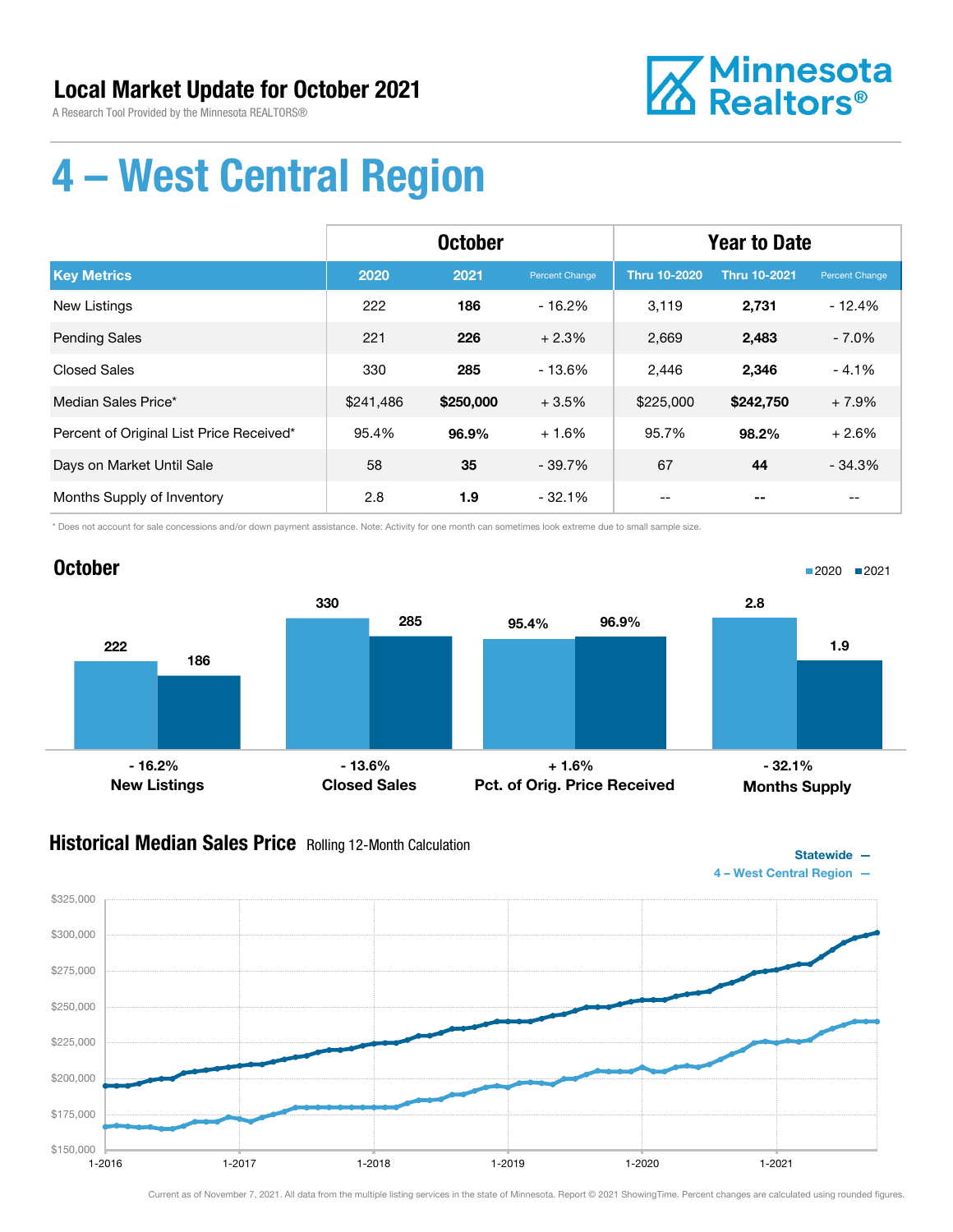

# 5 – North Central Region

|                                          | <b>October</b> |           |                | <b>Year to Date</b> |                     |                       |
|------------------------------------------|----------------|-----------|----------------|---------------------|---------------------|-----------------------|
| <b>Key Metrics</b>                       | 2020           | 2021      | Percent Change | <b>Thru 10-2020</b> | <b>Thru 10-2021</b> | <b>Percent Change</b> |
| <b>New Listings</b>                      | 263            | 269       | $+2.3%$        | 3.569               | 3,307               | $-7.3%$               |
| <b>Pending Sales</b>                     | 288            | 298       | $+3.5%$        | 3,195               | 2,817               | $-11.8%$              |
| <b>Closed Sales</b>                      | 456            | 359       | $-21.3%$       | 2,957               | 2,671               | $-9.7%$               |
| Median Sales Price*                      | \$244,000      | \$270,000 | $+10.7%$       | \$225,000           | \$250,000           | $+11.1%$              |
| Percent of Original List Price Received* | 97.2%          | 99.0%     | $+1.9%$        | 96.0%               | 99.6%               | $+3.8%$               |
| Days on Market Until Sale                | 52             | 29        | $-44.2\%$      | 68                  | 35                  | $-48.5%$              |
| Months Supply of Inventory               | 2.2            | 1.7       | $-22.7\%$      |                     |                     |                       |

\* Does not account for sale concessions and/or down payment assistance. Note: Activity for one month can sometimes look extreme due to small sample size.

#### October 263 456 269 359 New Listings Closed Sales 97.2% 99.0% Pct. of Orig. Price Received 2.2 1.7 Months Supply + 2.3% - 21.3% + 1.9% - 22.7%

#### **Historical Median Sales Price** Rolling 12-Month Calculation



■2020 2021

Statewide —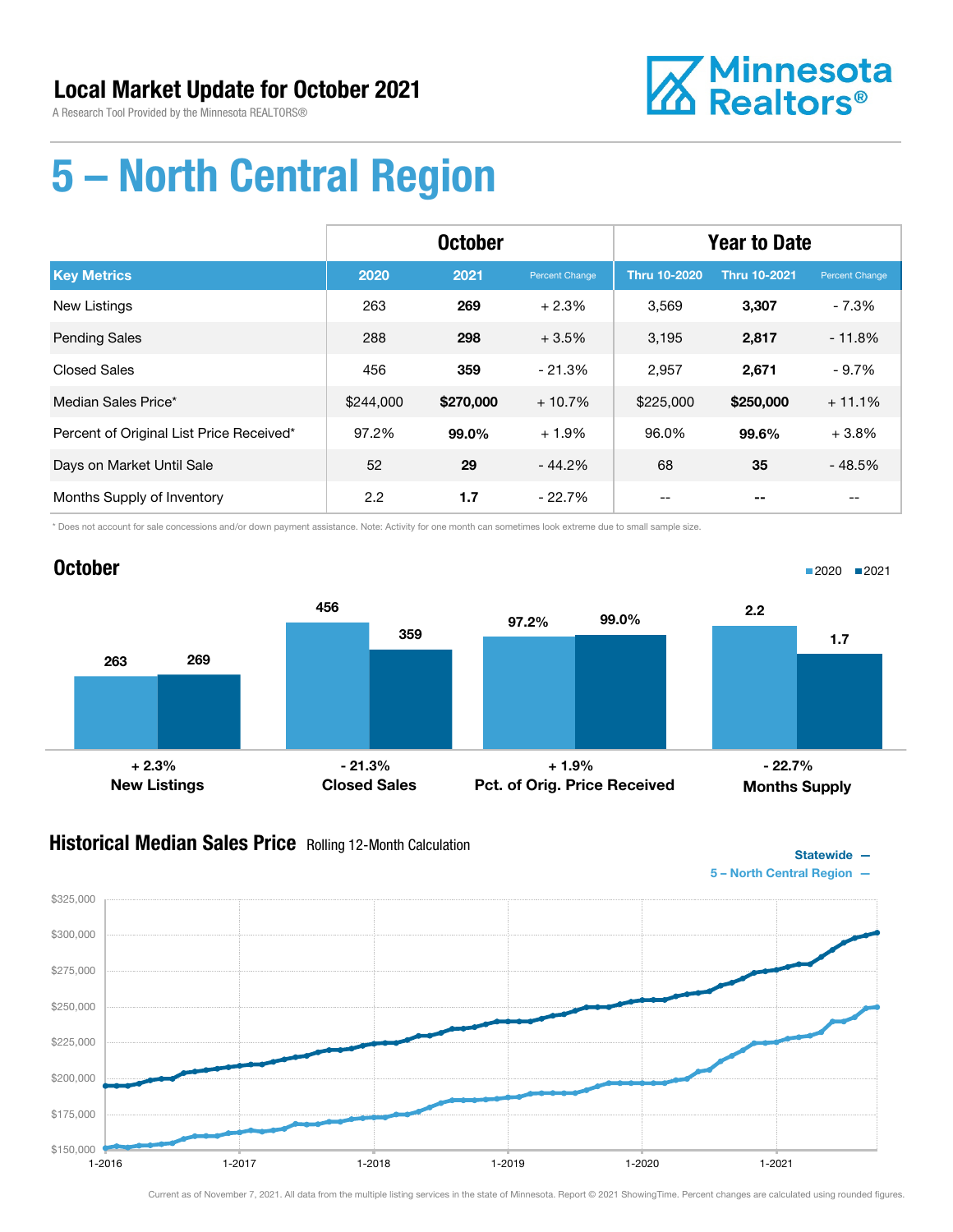

## 6E – Southwest Central Region

|                                          | <b>October</b> |           |                       | <b>Year to Date</b> |                     |                |
|------------------------------------------|----------------|-----------|-----------------------|---------------------|---------------------|----------------|
| <b>Key Metrics</b>                       | 2020           | 2021      | <b>Percent Change</b> | <b>Thru 10-2020</b> | <b>Thru 10-2021</b> | Percent Change |
| <b>New Listings</b>                      | 159            | 137       | $-13.8%$              | 1,590               | 1,633               | $+2.7%$        |
| <b>Pending Sales</b>                     | 163            | 125       | $-23.3%$              | 1,471               | 1,407               | $-4.4%$        |
| <b>Closed Sales</b>                      | 183            | 179       | $-2.2%$               | 1,340               | 1,376               | $+2.7%$        |
| Median Sales Price*                      | \$195,950      | \$205,000 | $+4.6%$               | \$183,000           | \$210,556           | $+15.1%$       |
| Percent of Original List Price Received* | 97.1%          | 99.6%     | $+2.6%$               | 96.5%               | 99.7%               | $+3.3%$        |
| Days on Market Until Sale                | 57             | 30        | $-47.4%$              | 62                  | 34                  | $-45.2%$       |
| Months Supply of Inventory               | 1.9            | 1.8       | $-5.3%$               | --                  |                     | $- -$          |

\* Does not account for sale concessions and/or down payment assistance. Note: Activity for one month can sometimes look extreme due to small sample size.



#### **Historical Median Sales Price** Rolling 12-Month Calculation



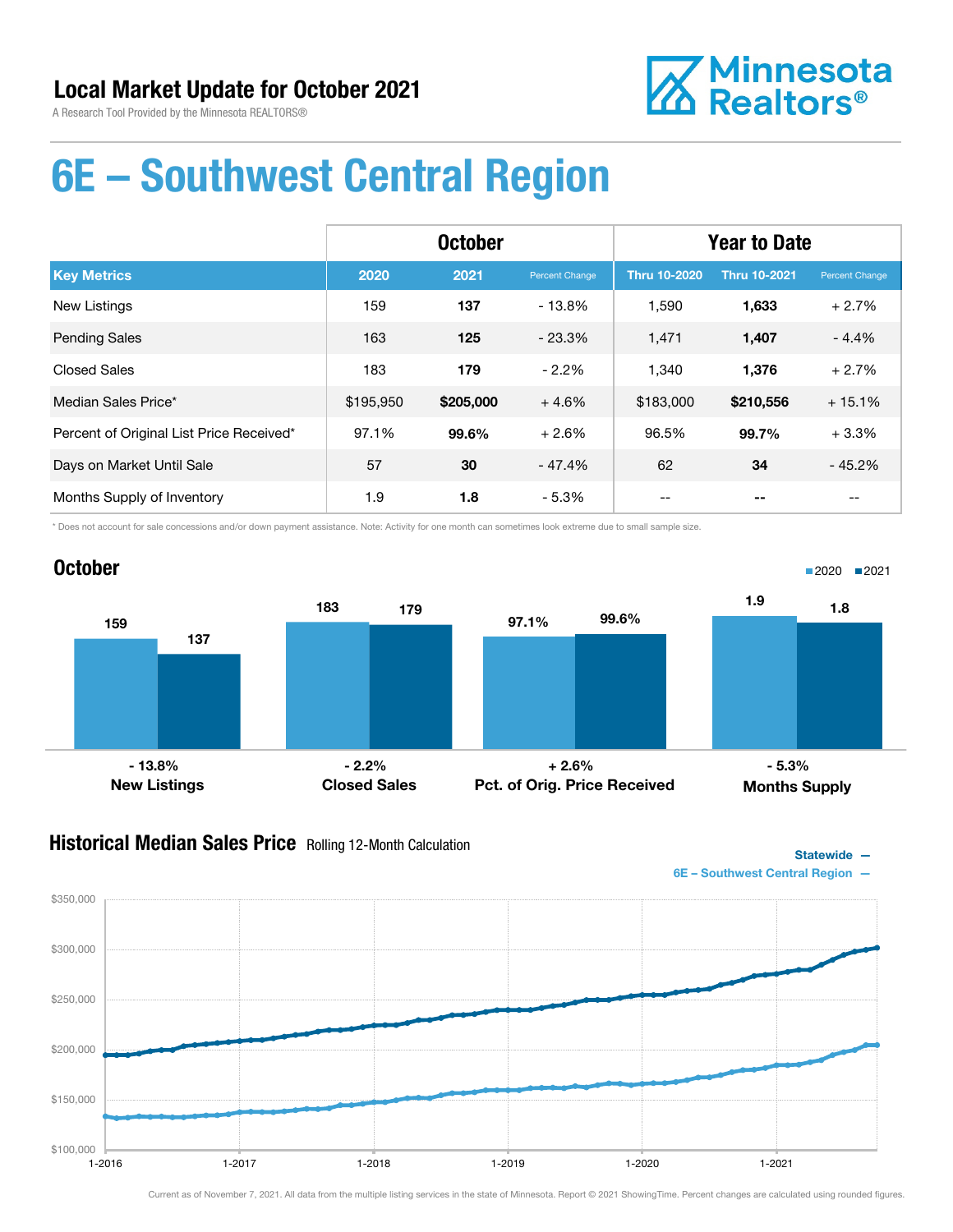**Z** Minnesota<br>**ZA** Realtors<sup>®</sup>

A Research Tool Provided by the Minnesota REALTORS®

# 6W – Upper Minnesota Valley Region

|                                          | <b>October</b> |           |                       | <b>Year to Date</b> |                     |                |
|------------------------------------------|----------------|-----------|-----------------------|---------------------|---------------------|----------------|
| <b>Key Metrics</b>                       | 2020           | 2021      | <b>Percent Change</b> | <b>Thru 10-2020</b> | <b>Thru 10-2021</b> | Percent Change |
| <b>New Listings</b>                      | 38             | 44        | $+15.8%$              | 441                 | 439                 | $-0.5%$        |
| <b>Pending Sales</b>                     | 30             | 30        | $0.0\%$               | 345                 | 379                 | $+9.9%$        |
| Closed Sales                             | 52             | 41        | $-21.2%$              | 338                 | 395                 | $+16.9%$       |
| Median Sales Price*                      | \$103,000      | \$111,000 | $+7.8%$               | \$102,500           | \$117,000           | $+14.1%$       |
| Percent of Original List Price Received* | 92.2%          | 92.8%     | $+0.7%$               | 90.0%               | 93.2%               | $+3.6%$        |
| Days on Market Until Sale                | 90             | 67        | $-25.6%$              | 104                 | 79                  | $-24.0%$       |
| Months Supply of Inventory               | 5.0            | 3.1       | $-38.0\%$             |                     |                     | $- -$          |

\* Does not account for sale concessions and/or down payment assistance. Note: Activity for one month can sometimes look extreme due to small sample size.



#### **Historical Median Sales Price** Rolling 12-Month Calculation



1-2016 1-2017 1-2018 1-2019 1-2020 1-2021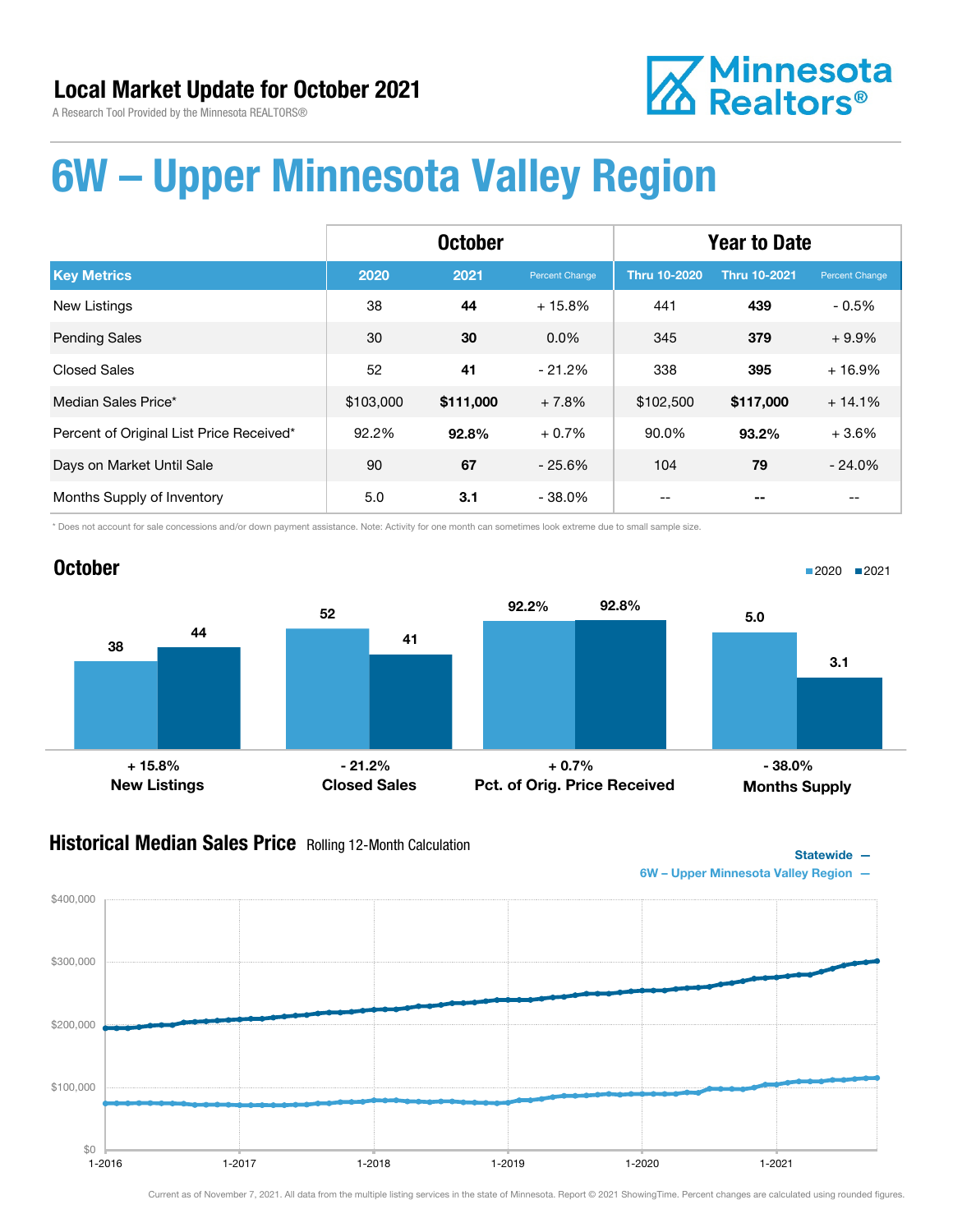

Statewide —

# 7E – East Central Region

|                                          | <b>October</b> |           |                       | <b>Year to Date</b> |                     |                |
|------------------------------------------|----------------|-----------|-----------------------|---------------------|---------------------|----------------|
| <b>Key Metrics</b>                       | 2020           | 2021      | <b>Percent Change</b> | <b>Thru 10-2020</b> | <b>Thru 10-2021</b> | Percent Change |
| <b>New Listings</b>                      | 293            | 276       | $-5.8%$               | 3,352               | 3,192               | $-4.8%$        |
| <b>Pending Sales</b>                     | 312            | 316       | $+1.3%$               | 2,932               | 2,788               | $-4.9%$        |
| Closed Sales                             | 383            | 344       | $-10.2\%$             | 2,712               | 2,656               | $-2.1%$        |
| Median Sales Price*                      | \$261,143      | \$276,000 | $+5.7%$               | \$242,900           | \$280,000           | $+15.3%$       |
| Percent of Original List Price Received* | 100.5%         | 100.1%    | $-0.4%$               | 98.7%               | 101.6%              | $+2.9%$        |
| Days on Market Until Sale                | 34             | 27        | $-20.6\%$             | 46                  | 31                  | $-32.6%$       |
| Months Supply of Inventory               | 1.7            | 1.4       | $-17.6%$              |                     | --                  | $- -$          |

\* Does not account for sale concessions and/or down payment assistance. Note: Activity for one month can sometimes look extreme due to small sample size.



#### **Historical Median Sales Price** Rolling 12-Month Calculation

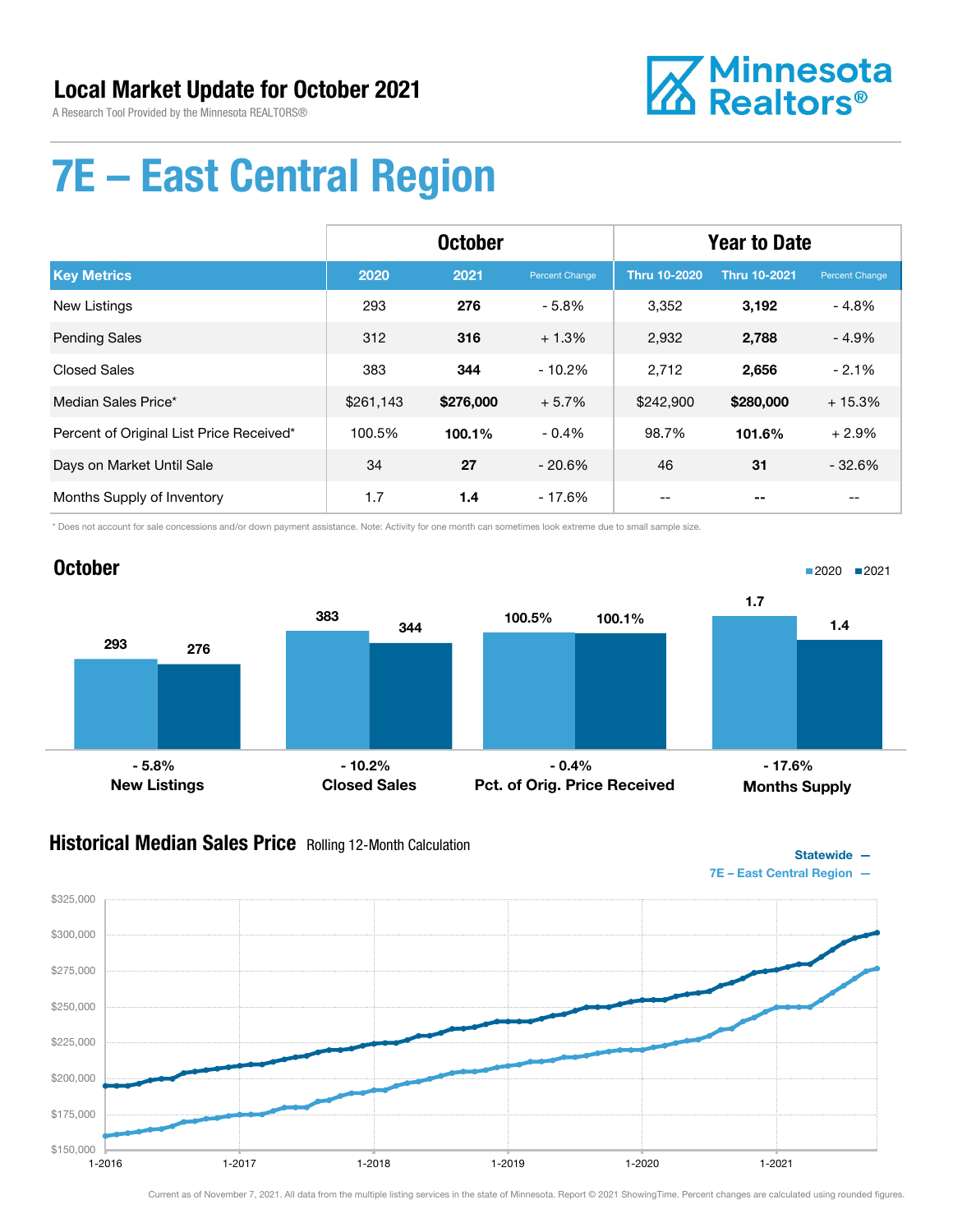A Research Tool Provided by the Minnesota REALTORS®



# 7W – Central Region

|                                          | <b>October</b> |           |                       | <b>Year to Date</b> |                     |                       |
|------------------------------------------|----------------|-----------|-----------------------|---------------------|---------------------|-----------------------|
| <b>Key Metrics</b>                       | 2020           | 2021      | <b>Percent Change</b> | <b>Thru 10-2020</b> | <b>Thru 10-2021</b> | <b>Percent Change</b> |
| <b>New Listings</b>                      | 840            | 727       | $-13.5%$              | 8.766               | 8,513               | $-2.9%$               |
| <b>Pending Sales</b>                     | 778            | 704       | $-9.5%$               | 7,323               | 7,155               | $-2.3%$               |
| Closed Sales                             | 846            | 735       | $-13.1%$              | 6,743               | 6,775               | $+0.5%$               |
| Median Sales Price*                      | \$280,200      | \$302,956 | $+8.1%$               | \$261,450           | \$302,906           | $+15.9%$              |
| Percent of Original List Price Received* | 99.5%          | 100.6%    | $+1.1%$               | 98.8%               | 101.8%              | $+3.0%$               |
| Days on Market Until Sale                | 35             | 27        | $-22.9%$              | 44                  | 29                  | $-34.1%$              |
| Months Supply of Inventory               | 1.7            | 1.4       | $-17.6%$              | --                  |                     | $- -$                 |

\* Does not account for sale concessions and/or down payment assistance. Note: Activity for one month can sometimes look extreme due to small sample size.



#### **Historical Median Sales Price** Rolling 12-Month Calculation



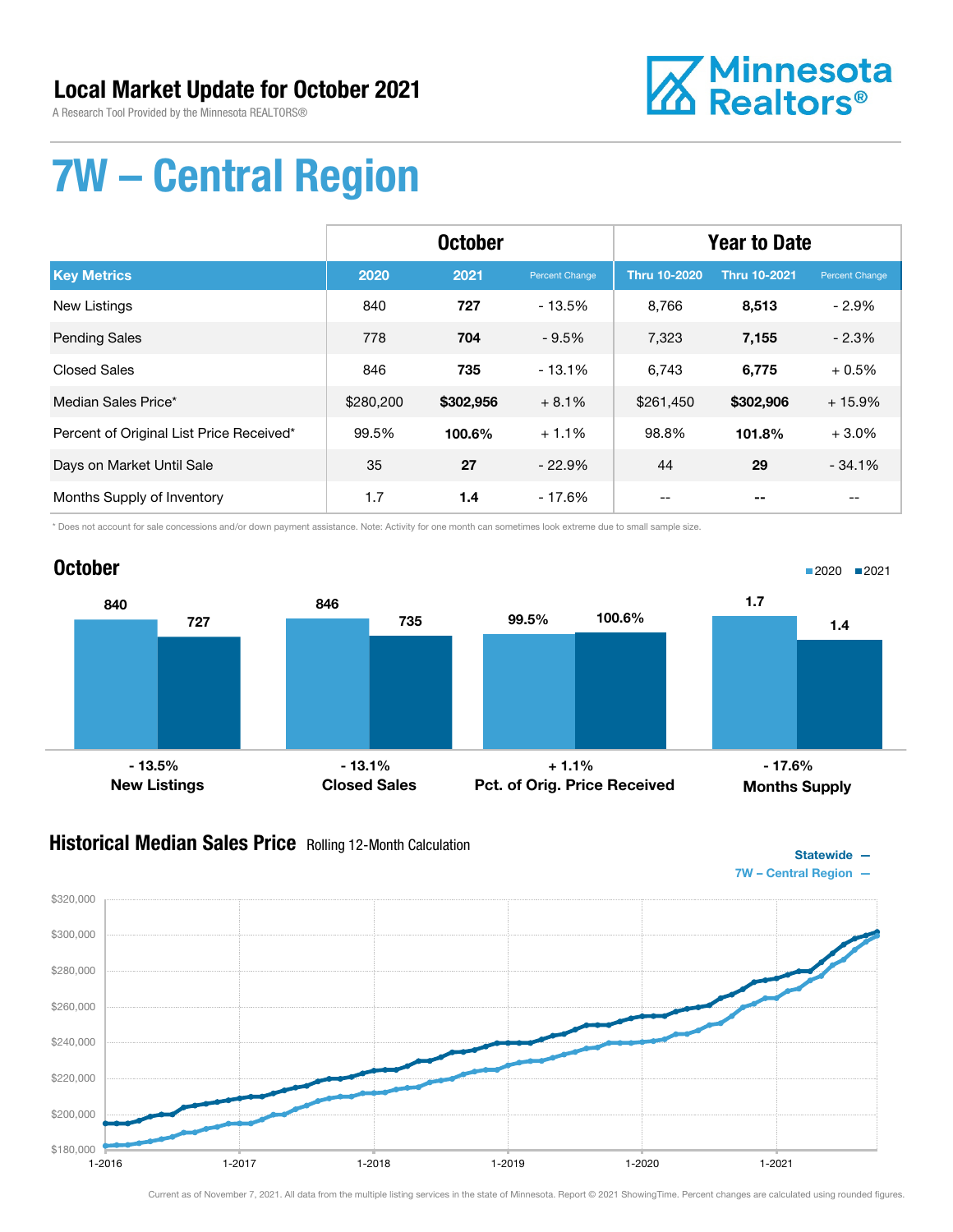A Research Tool Provided by the Minnesota REALTORS®



## 8 – Southwest Region

|                                          | <b>October</b> |           |                | <b>Year to Date</b> |                     |                |
|------------------------------------------|----------------|-----------|----------------|---------------------|---------------------|----------------|
| <b>Key Metrics</b>                       | 2020           | 2021      | Percent Change | <b>Thru 10-2020</b> | <b>Thru 10-2021</b> | Percent Change |
| <b>New Listings</b>                      | 107            | 95        | $-11.2%$       | 1,162               | 1,146               | $-1.4%$        |
| <b>Pending Sales</b>                     | 120            | 93        | $-22.5%$       | 1,013               | 1,071               | $+5.7%$        |
| <b>Closed Sales</b>                      | 127            | 110       | $-13.4%$       | 938                 | 1,035               | $+10.3%$       |
| Median Sales Price*                      | \$125,000      | \$155,000 | $+24.0%$       | \$128,000           | \$146,000           | $+14.1%$       |
| Percent of Original List Price Received* | 92.4%          | 94.4%     | $+2.2%$        | 92.4%               | 95.2%               | $+3.0%$        |
| Days on Market Until Sale                | 70             | 47        | $-32.9%$       | 84                  | 62                  | $-26.2%$       |
| Months Supply of Inventory               | 3.3            | 2.1       | $-36.4%$       | --                  |                     | $- -$          |

\* Does not account for sale concessions and/or down payment assistance. Note: Activity for one month can sometimes look extreme due to small sample size.



#### **Historical Median Sales Price** Rolling 12-Month Calculation



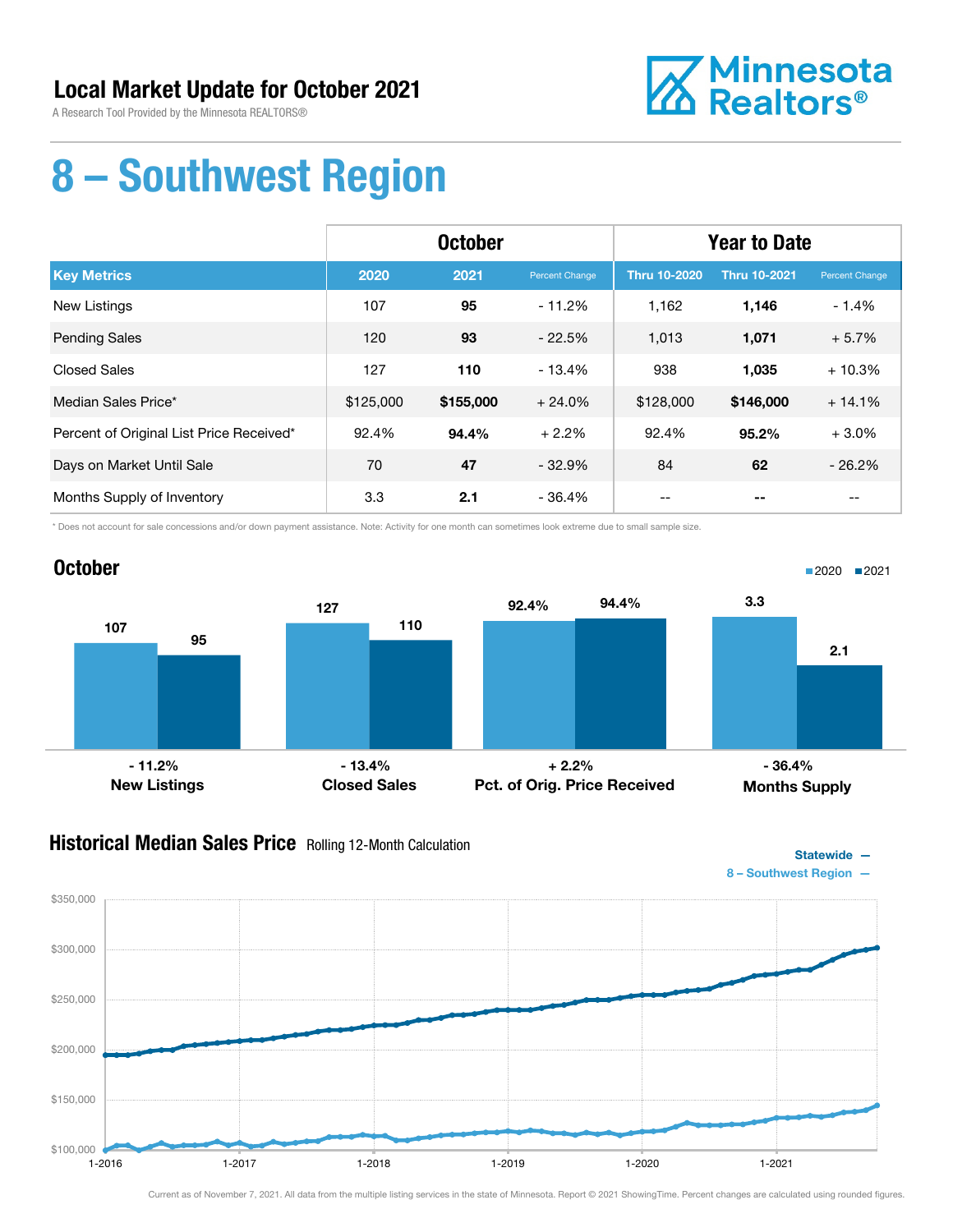

Statewide —

# 9 – South Central Region

|                                          | <b>October</b> |           |                | <b>Year to Date</b> |                     |                |
|------------------------------------------|----------------|-----------|----------------|---------------------|---------------------|----------------|
| <b>Key Metrics</b>                       | 2020           | 2021      | Percent Change | <b>Thru 10-2020</b> | <b>Thru 10-2021</b> | Percent Change |
| <b>New Listings</b>                      | 284            | 300       | $+5.6%$        | 3,073               | 3,113               | $+1.3%$        |
| <b>Pending Sales</b>                     | 267            | 251       | $-6.0\%$       | 2,976               | 2,786               | $-6.4%$        |
| <b>Closed Sales</b>                      | 360            | 301       | $-16.4%$       | 2,797               | 2,700               | $-3.5%$        |
| Median Sales Price*                      | \$215,000      | \$231,000 | $+7.4%$        | \$189,950           | \$215,000           | $+13.2%$       |
| Percent of Original List Price Received* | 96.7%          | 98.7%     | $+2.1%$        | 96.3%               | 99.5%               | $+3.3%$        |
| Days on Market Until Sale                | 78             | 59        | $-24.4%$       | 94                  | 64                  | $-31.9%$       |
| Months Supply of Inventory               | 1.7            | 1.7       | $0.0\%$        |                     |                     |                |

\* Does not account for sale concessions and/or down payment assistance. Note: Activity for one month can sometimes look extreme due to small sample size.



#### **Historical Median Sales Price** Rolling 12-Month Calculation

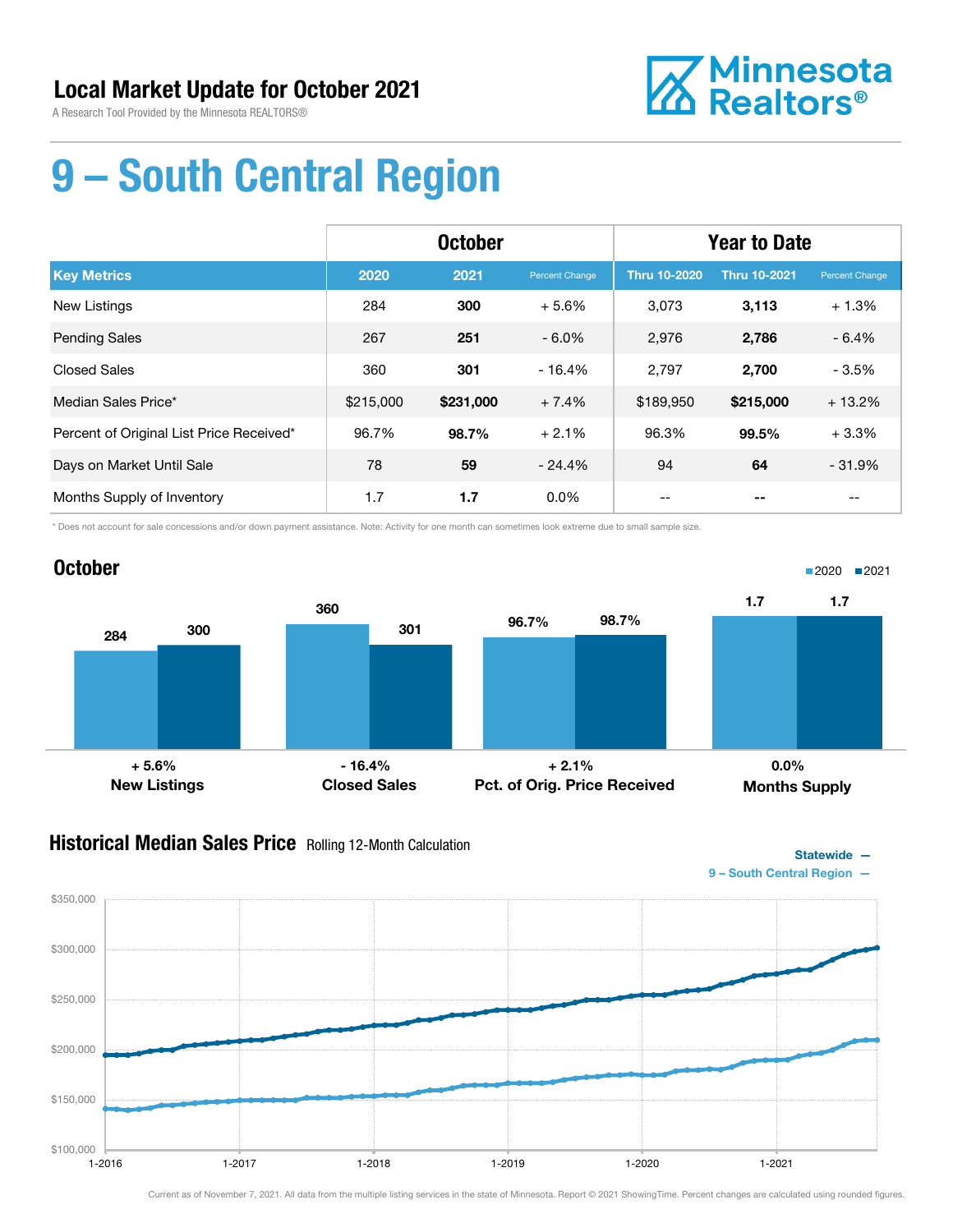A Research Tool Provided by the Minnesota REALTORS®



Statewide —

## 10 – Southeast Region

|                                          | <b>October</b> |           |                | <b>Year to Date</b> |                     |                |
|------------------------------------------|----------------|-----------|----------------|---------------------|---------------------|----------------|
| <b>Key Metrics</b>                       | 2020           | 2021      | Percent Change | <b>Thru 10-2020</b> | <b>Thru 10-2021</b> | Percent Change |
| New Listings                             | 701            | 665       | $-5.1%$        | 7,178               | 7,184               | $+0.1%$        |
| <b>Pending Sales</b>                     | 699            | 626       | $-10.4%$       | 6,573               | 6,444               | $-2.0%$        |
| <b>Closed Sales</b>                      | 813            | 705       | $-13.3%$       | 6,199               | 6,180               | $-0.3%$        |
| Median Sales Price*                      | \$235,000      | \$259,900 | $+10.6%$       | \$227,000           | \$252,000           | $+11.0%$       |
| Percent of Original List Price Received* | 98.7%          | 99.3%     | $+0.6%$        | 97.8%               | 100.4%              | $+2.7%$        |
| Days on Market Until Sale                | 42             | 28        | $-33.3%$       | 53                  | 31                  | $-41.5%$       |
| Months Supply of Inventory               | 1.7            | 1.5       | $-11.8%$       |                     |                     |                |

\* Does not account for sale concessions and/or down payment assistance. Note: Activity for one month can sometimes look extreme due to small sample size.



#### **Historical Median Sales Price** Rolling 12-Month Calculation